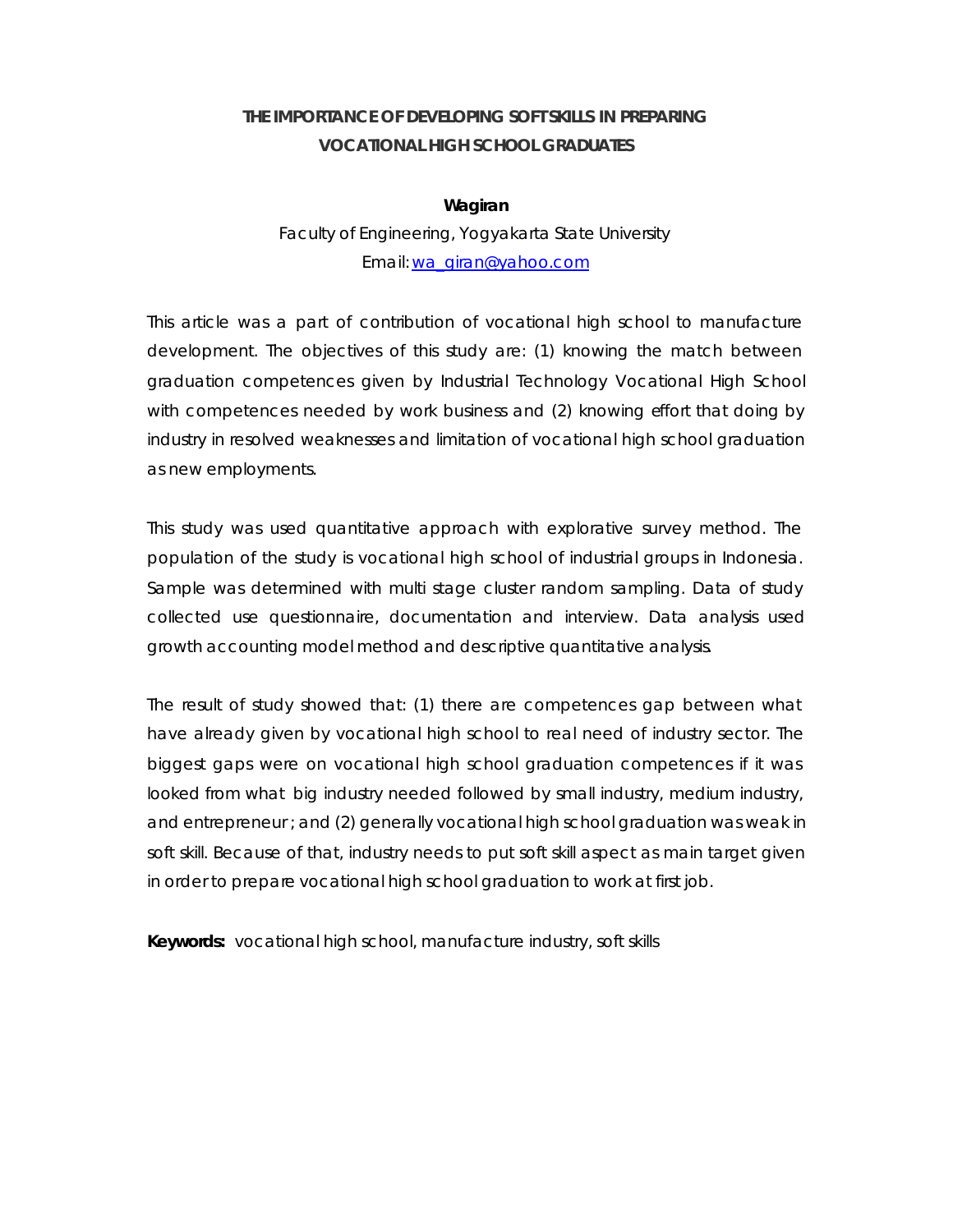#### **Introduction**

Paradigms changes in vocational learning process from supply driven to demand driven make happen education institutions responsible to graduation qualities including how to get jobs after they graduate. Education not only supply employments but also initiate producing graduation that need by society and work filed. Because of that education institutions including vocational high school was appropriate evaluate its graduation in order to get learning program feedback.

In quality aspect of program holder, the question that needs to answer is how big the suitability of competences given by vocational high school of industrial group with what the work field need especially by manufacture industry. More smaller the gap of competences given by vocational high school of industrial group to what needed by manufacture industry show that more better the quality of existing vocational running program in vocational high school of industrial group.

Based on the problems above, this study tried to look up at some problems as follow:

- 1. How are the suitability of vocational high school of industrial group's graduation competences with competences that needed by work filed?
- 2. What kinds of efforts that industrial have already done to overcome the weaknesses and limitation of vocational high school graduation as new employments in industry?

It was hoped that this study can give contributions to vocational high school development policy especially SMK of industrial group in relation with program appropriateness, contribution to development of manufacture industry and improving the quality of running program.

### **Method**

Research approach used in this study was quantitative with explorative survey method. Through this approach, data was collected to overcome the suitability between competences given by vocational high school of industrial group with what the work field need especially by manufacture industry, chain conversion needed by vocational high school graduations who work in manufacture industry.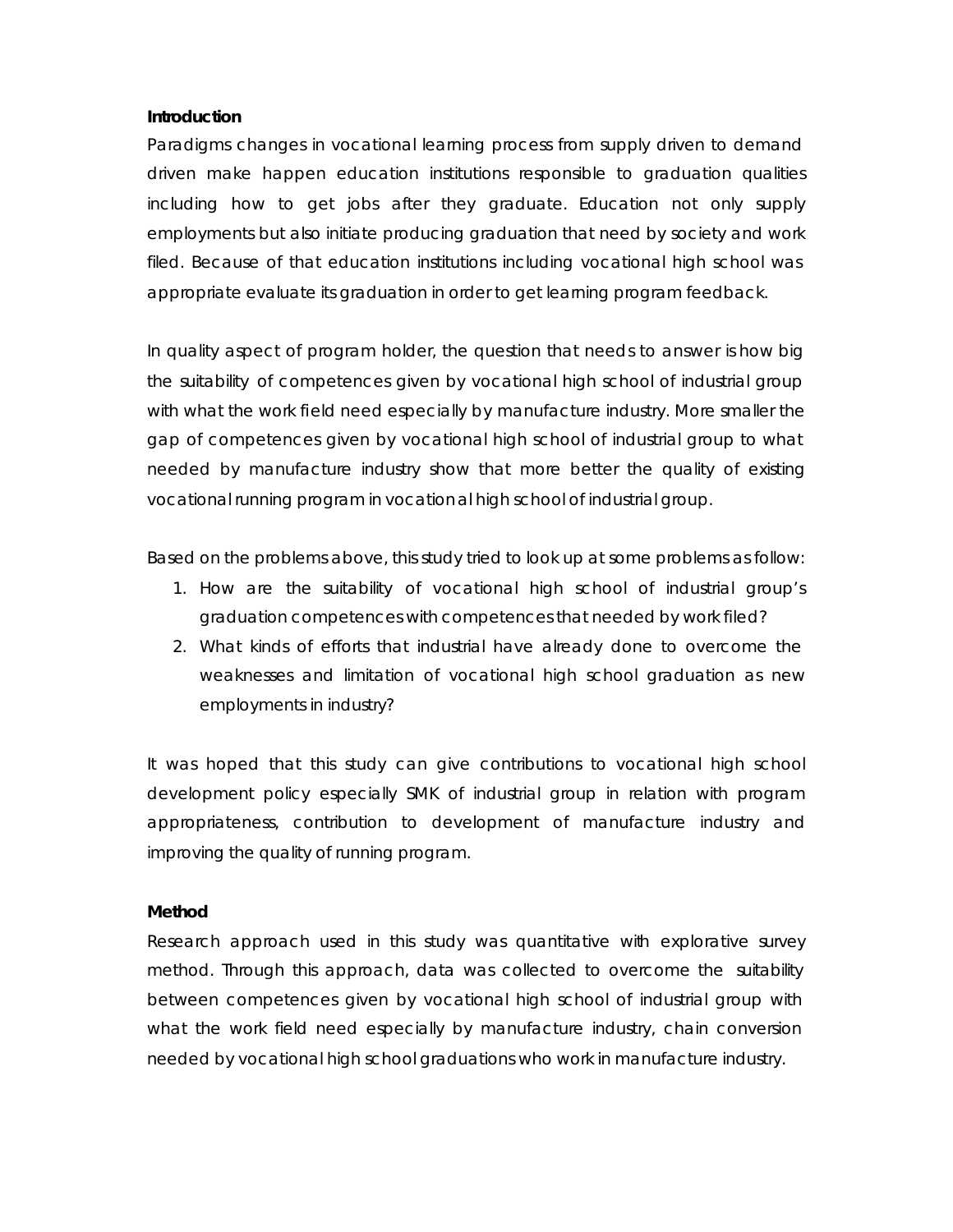Populations of this study were vocational high school of industrial group in Indonesia. Sample was determined by multi stage cluster random sampling. Data was collected using questionnaire, documentations and interview. Primary data was collected by meet respondents or data resources to fill questionnaire and conducted observation and documentations at vocational high school, manufacture industries and manufacture entrepreneur which are chosen as sample.

To find out the suitability and gaps between competences given by vocational high school of industrial group with what the work fields need especially by manufacture industry, quantitative descriptive analysis was used.

### **Results and Discussions**

The first finding, in the terms of appropriateness between competences given by vocational high school of industrial group with what needed by work field seemed that there are some gaps between what given by vocational high school with attitude of graduate in industries either big, medium, small industries or entrepreneur (see table 1). This finding becomes meaningful contribution for vocational high school to narrowing existing gaps. More small existing gaps are showed more success vocational high school in preparing its graduations to enter work field.

|                                            | Table 1. Appropriateness between competences given by vocational high school of |
|--------------------------------------------|---------------------------------------------------------------------------------|
| industrial groups and needed by industries |                                                                                 |

| Competencies | Sub                        | Competencies<br>given by<br>vocational<br>high school |               | Kinerja in industry |        |        |        |       |               |              |        |
|--------------|----------------------------|-------------------------------------------------------|---------------|---------------------|--------|--------|--------|-------|---------------|--------------|--------|
|              | competencies               |                                                       |               | <b>Big</b>          |        | medium |        | small |               | entrepreneur |        |
|              |                            | %                                                     | <b>Scores</b> | %                   | scores | %      | scores | %     | <b>Scores</b> | %            | scores |
|              | <b>Work</b><br>preparation | 88                                                    | 3.52          | 69                  | 2.8    | 80     | 3.2    | 76    | 3             | 84           | 3.4    |
| Hard skill   | Work                       | 83.1                                                  | 3.32          | 69                  | 2.8    | 76     | 3      | 68    | 2.7           | 78.79        | 3.15   |
|              | Work result                | 84.7                                                  | 3.39          | 75                  | 3      | 78     | 3.1    | 73    | 2.9           | 85           | 3.4    |
| Soft skill   |                            | 85.8                                                  | 3.34          | 69.5                | 2.78   | 75.17  | 3.0    | 71.8  | 2.87          | 78.98        | 3.16   |

Besides appropriateness competencies data, detailed important aspects of competencies for working in industries shown on table 2 below: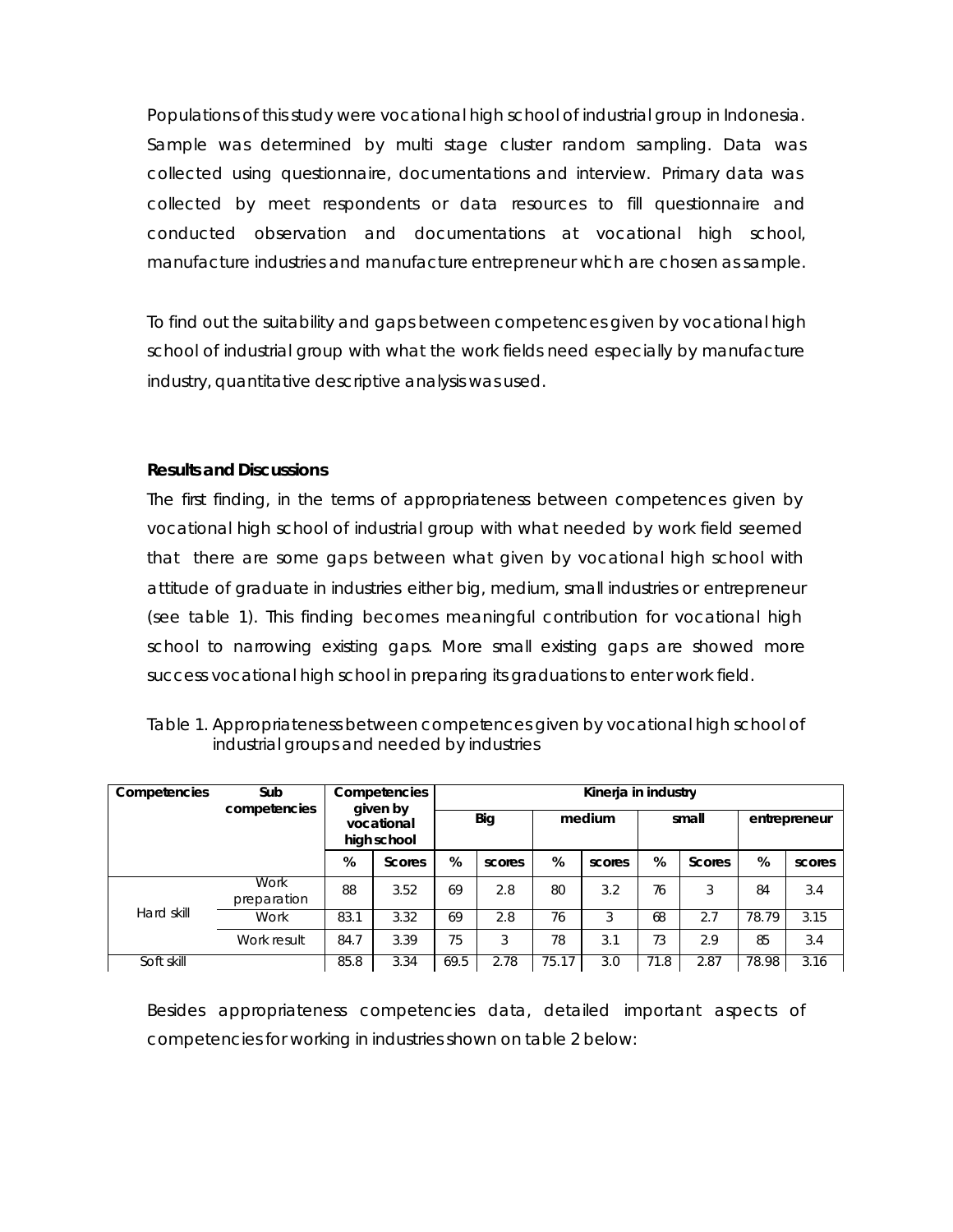| <b>No</b> | <b>Items</b>                               | Score            |
|-----------|--------------------------------------------|------------------|
| 1         | Honesty                                    | 3.78             |
| 2         | Ethic work                                 | 3.71             |
| 3         | <b>Responsibilities</b>                    | 3.7              |
| 4         | <b>Discipline</b>                          | 3.68             |
| 5         | Applying safety and work health principals | 3.65             |
| 6         | Initiative and creativity                  | 3.6              |
| 7         | Cooperation                                | 3.59             |
| 8         | Adapta bility                              | 3.5              |
| 9         | Self confident                             | 3.5              |
| 10        | Tolerant                                   | 3.5              |
| 11        | Applying procedure of quality              | 3.49             |
| 12        | Awareness                                  | 3.49             |
| 13        | Career development                         | 3.24             |
| 14        | Self neatness                              | 3.2              |
| 15        | Manage and analyze information             | 3.1              |
| 16        | Making report                              | 3.1              |
| 17        | Under pressures work                       | 3.1              |
| 18        | Resolved complex problems                  | $\overline{3.1}$ |
| 19        | Presentation ability                       | 3                |
| 20        | Foreign language ability                   | 2.7              |

Table 2. The importances of working aspects are those needed by industries.

Table 2 shown that honesty, ethic work, responsibility, discipline and applying safety and work health principals' aspect are main aspects need when work on industry. Another aspects also are important but in different level of urgent ion .

Viewing from competence aspects that are hard skill and soft skill, it is seemed that gap of soft skill more dominant than hard skill aspect. Because of that, balance develop ment between hard skill and soft skill in line with education roles as an effort to give knowledge and skills and put value, so it can form an individual self esteem. Individual self esteem contains individual competences which represented by five things, they are: motivation, traits, self concept, knowledge, and skills. (Wood, etal., 2001:97; in Gozali, 2004).

Another studies also stated the importance of soft skill in determining someone achievement, including in this case are vocational high school graduation. Those studies as cited by Heri Kuswara (www.frieyadie.com.html) are: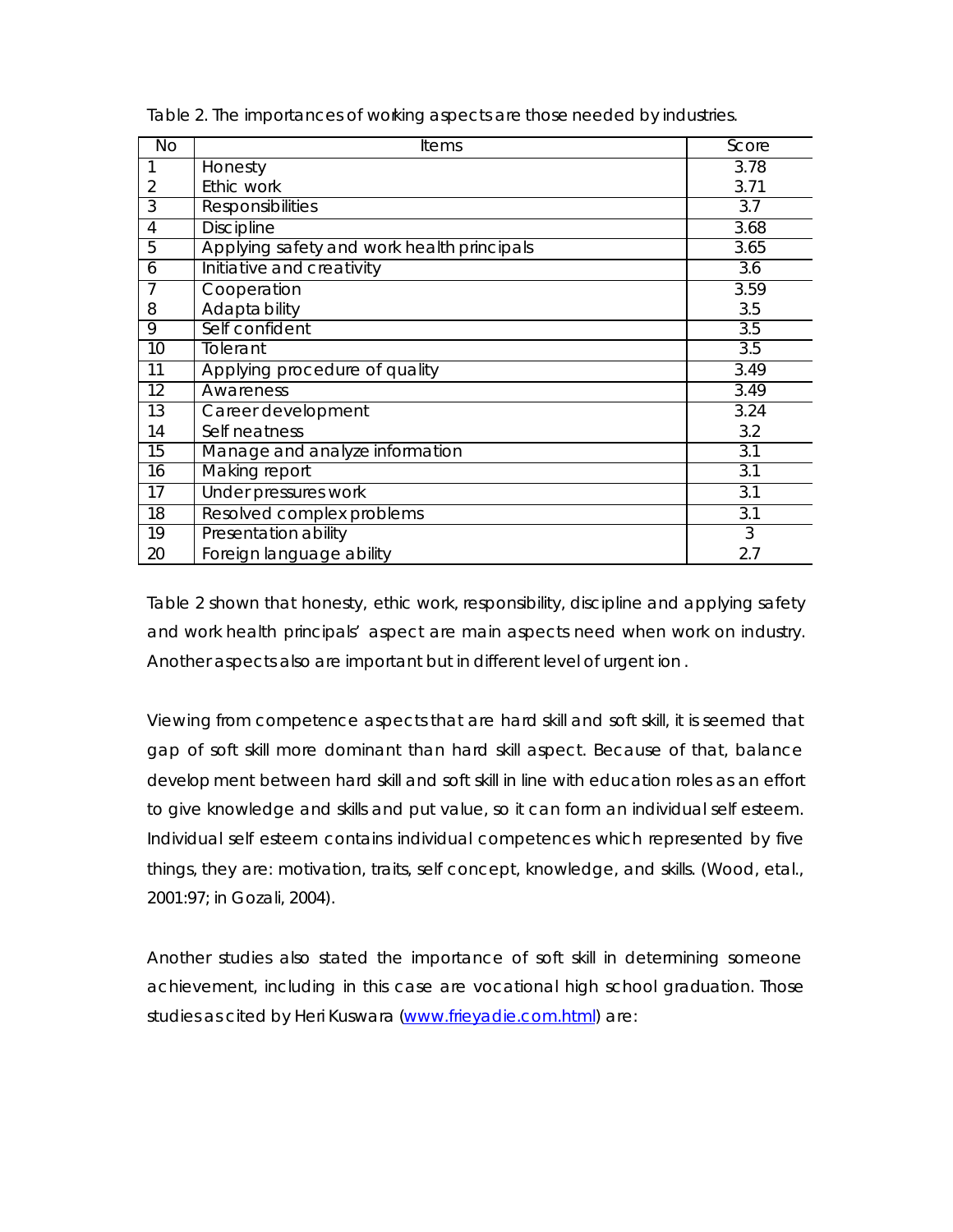- 1. Harvard University stated that someone achievement on career are 80% determined by soft skills and only 20% determined by hard skills.
- 2. The book *Lesson from the Top* by Neff and Citrin (1999). Ten-success tips 50 the most successes person in United State of America, eight criteria are containing soft skill and only two criteria of hard skill.
- 3. Survey from *National Association of Collage and Employee (NACE),* USA (2002), to 457 leaders in USA, about 20 important quality of success people, the result shown that 18 are soft skill and only two on hard skill.
- 4. "A Whole New Mind" book by Dan Pink stated that "*soft skills have become the source of economic survival"*
- 5. Psychologist David Mc Clelland stated that "the strongest factors that contribute to executive success are soft skills, ones hard skills that include in that are the ability of analytics think.
- 6. Rinella Putri (Vibiznews-Human Resources) stated that: "communication and interpersonal skill are the most important guarantee to success in any professions.

Accumulation from others research above, made education world including vocational high school preparing its graduations not only ready for work but also ready to get career success wherever they work. And for Human Resources practitioner, hard skill approach have already they left. It is meaningless if had good hard skills, but bad in soft skills. It is can be viewed from job vacancy advertisements required soft skills in their requirement such as team work, ability to communicate and interpersonal relationship. When hire a new employment, company prefer choose ones who has high soft skills even though his hard skills is lower. The reasons are simple: giving skill training is easier than developing character. It is common in recruiting employment strategy that to create Right People-Right Job-Right Performance, human resources practitioners frequently do screening recruitment with "Recruit for Attitude, Train for Skill" principle.

Industry and business sector have been done some study to defining, deciding factors that determine someone achievement in working. In 1990 The Secretary Labor formed one commission to conduct research about what kind of skills need by young worker to enter work fields. the research result was put on SCANS (Secretary's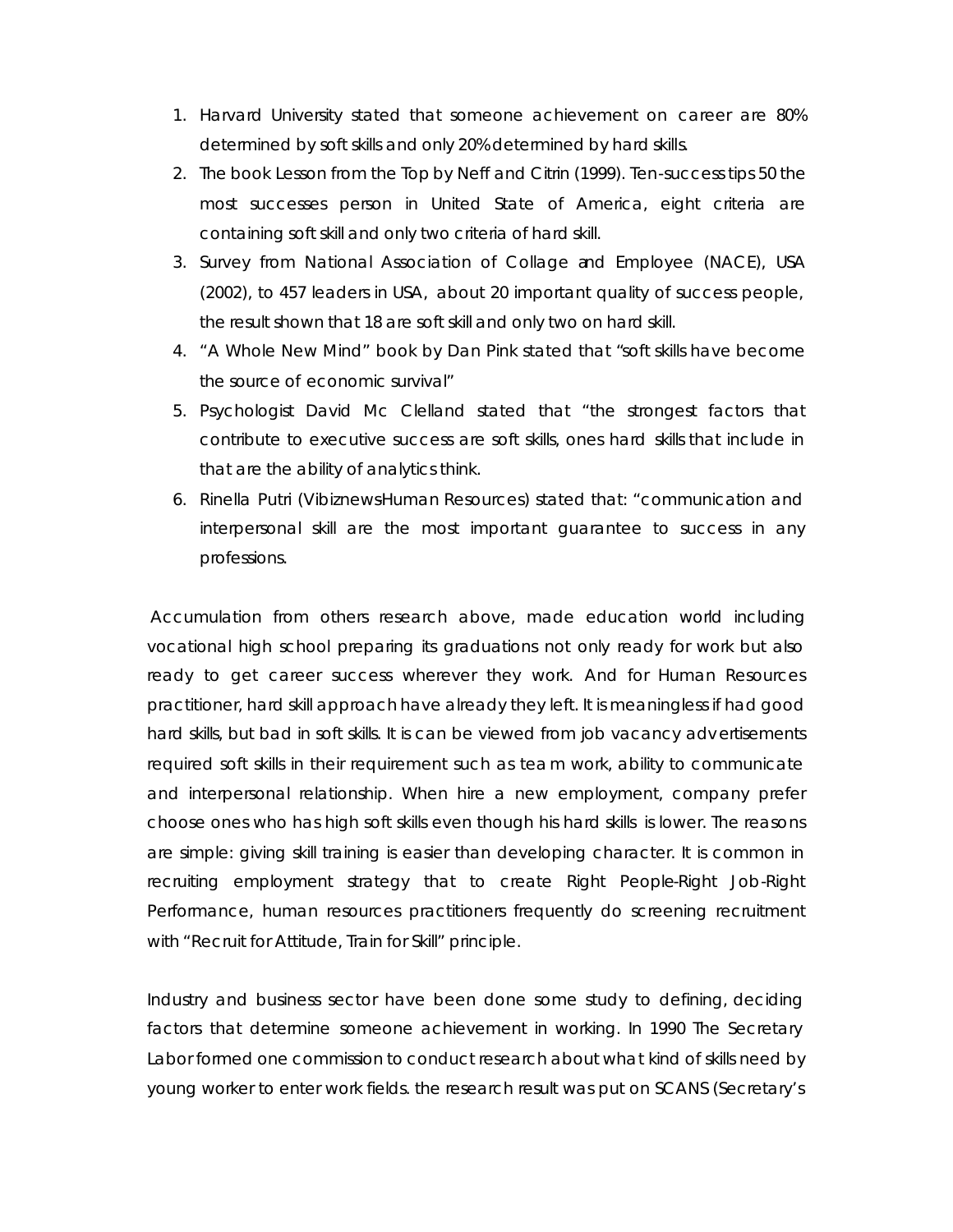Commission on Achieving Necessary Skills). This research found out that: "more than half of the nation's young people were leaving school without the knowledge needed to find and hold a job". Few of them have basic knowledge as giving a reason when they sick.

A Study have been done by Corinne Mason, Deadtrick Newson and Edward R. Del Gaizo, about trainer and manager opinions from various companies found 23 skills which are needed in work. Communication skills, self-esteem, and ethic work are main factors that determine someone achievement in his work (By Bill Coplin, www.dbcc.fl.com). Another study showed that ethic work, ability to communicate; searching information that is followed with analytic ability and problem solving skills are main factors that determine work achievement (www.usatoday.com.htm).

Various research above show that soft skills have strategic roles in determining someone success in his works. Because of that integration between hard skills and soft skills in preparing employee with various efforts including in formal education should be done. On contrary, many of education institutions including vocational high school still did not realize that. A research done by Business-Higher Education and The Collegiate Employment Research Institute at Michigan State University (www.dbcc.cc.fl.us.htm) showed respond from managers which stated that students have technique skills but low in "soft skill."

*Students tend to think a high GPA and a degree will guarantee career success, but anyone in the work world knows that only skills and character ensure success. The GPA provides s employers with one indication that the student can work hard and manage time well. Students graduating with 3.0 will pass the grade cut-off for most jobs. Some employers want to see a 3.55, but not most. A few even become suspicious when GPA get beyond the 3.6 range. A corporate recruiter sent me this note:" Our cutoff is 3.0 a 3.2 is really looked at no differently from 3.7.*

Soft skill investment to students is important aspect in create graduating which can compete and success on their jobs. In conclusions, integration pattern studies between hard skills and soft skills are needed in learning process with various strategies.

The second finding of this study are various efforts doing by some industries in resolve the weaknesses and the limitation of vocational high school graduating as a new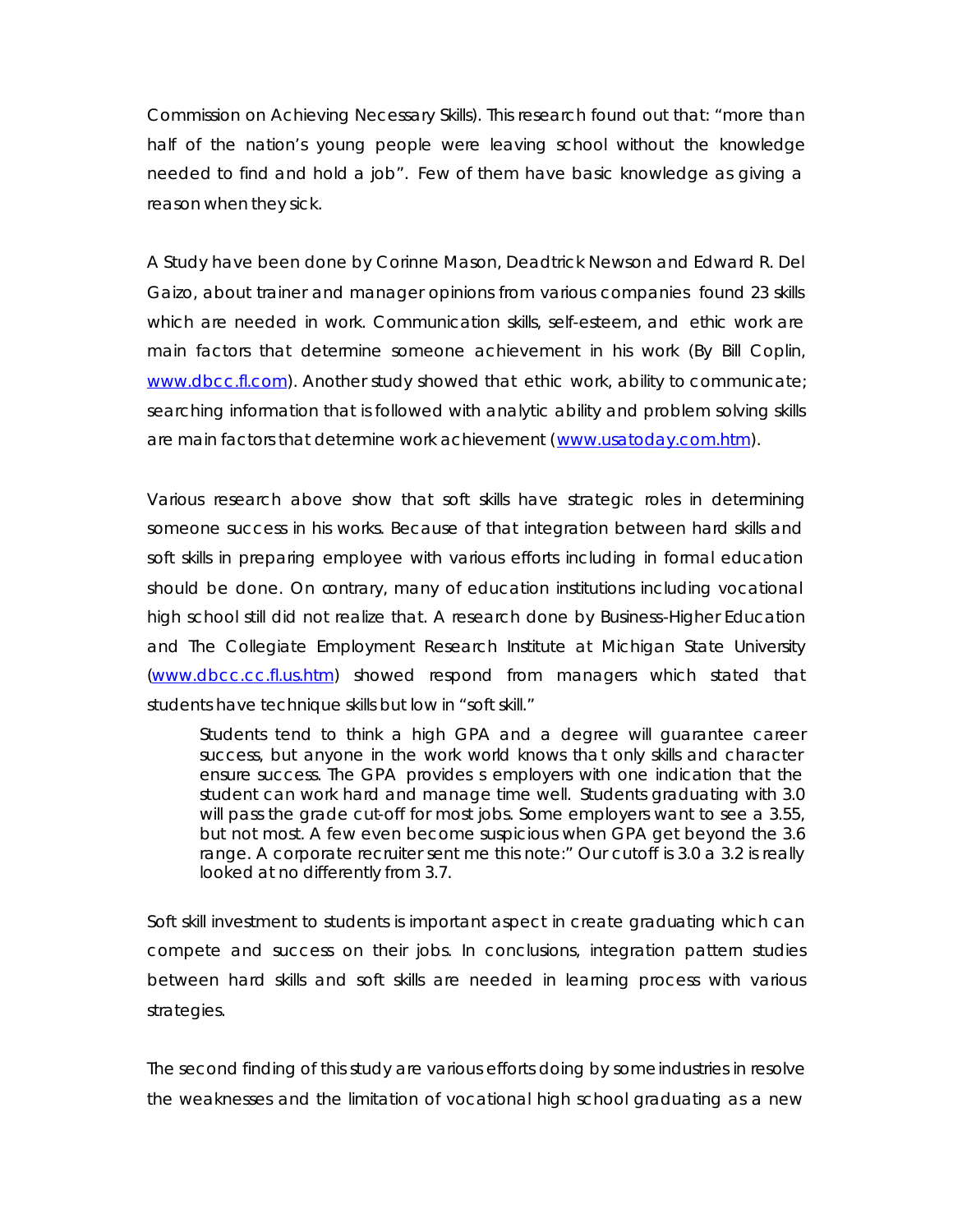employee in industries (see table 3). Based on identification of competencies gaps had by vocational high school graduating as a new employee in industries most on soft skills aspects like adaptation, self confidents, work team, self management, discipline, initiative, work mental, and so on. And from hard skills aspect some weaknesses are come from understanding work instructions, knowledge of work on industry, work safety and healthy, drawing with computers, and understanding of Standard Operating Procedures (SOP). Besides that some industries have already asked the vocational high school graduating to conduct production process planning in simple scale. It is become on contribution for vocational high school in design its learning process.

| Indicators                                                                                     | <b>Items</b>                                                                                                                                                                                                                                                                                                                                                                                                                                 | Big<br>indicators<br>$(\%)$ | Medium<br>indicator<br>$(\%)$ | Small<br>indicator<br>$(\%)$ |  |  |
|------------------------------------------------------------------------------------------------|----------------------------------------------------------------------------------------------------------------------------------------------------------------------------------------------------------------------------------------------------------------------------------------------------------------------------------------------------------------------------------------------------------------------------------------------|-----------------------------|-------------------------------|------------------------------|--|--|
| The priority                                                                                   | Hard skills components                                                                                                                                                                                                                                                                                                                                                                                                                       | 53                          | 47                            | 26.7                         |  |  |
| competencies in<br>recruiting a new<br>employee                                                | Soft skills components                                                                                                                                                                                                                                                                                                                                                                                                                       | 47                          | 53                            | 73.3                         |  |  |
| New employee                                                                                   | Directly placed to work                                                                                                                                                                                                                                                                                                                                                                                                                      | $\overline{20}$             | $\Omega$                      | $\overline{7}$               |  |  |
| from vocational                                                                                | Need additional training                                                                                                                                                                                                                                                                                                                                                                                                                     | 20                          | 47                            | 40                           |  |  |
| high school<br>graduating                                                                      | Work directly and training                                                                                                                                                                                                                                                                                                                                                                                                                   | 60                          | 53                            | 53                           |  |  |
| Special training                                                                               | <b>External training</b>                                                                                                                                                                                                                                                                                                                                                                                                                     | 30                          | 20                            | 26.67                        |  |  |
| for new<br>employee                                                                            | Internal training                                                                                                                                                                                                                                                                                                                                                                                                                            | 70                          | 80                            | 73.33                        |  |  |
| Early<br>competencies<br>needed and less<br>have by<br>vocational high<br>school<br>graduating | Knowing stuffs and industry work rules, management, planning work<br>computer,<br>K3,<br>drawing<br>with<br>quality<br>understanding,<br>process,<br>communication, adaptation, awareness, field specification, industrial<br>knowledge, work affectivity, understanding harmful materials.                                                                                                                                                  |                             |                               |                              |  |  |
| Added training<br>given to new<br>employee<br>before enters<br>their first job.                | Work instructions, ethic work, discipline, team work, introducing product,<br>work safety, work orientation, self training, stuffs introducing, job<br>description, discipline, rules of conduct, work mental, compete ability.                                                                                                                                                                                                              |                             |                               |                              |  |  |
| Main aspect of<br>vocational high<br>school<br>graduating<br>weaknesses                        | Maturity (less work experience), self confident, foreign language, base<br>competence, vocational computers, works team, performance<br>management, motivation, work mental, disobey SOP, unspecific skills,<br>drawing with computer, discipline, initiative, industrial experiences, work<br>mental was not ready, leadership, work management, works safety and<br>healthy, used of meter stuffs, work attitude, technologies adaptation. |                             |                               |                              |  |  |

Table 3. Gaps aspects between vocational high school graduating competences and efforts done by industries. ┯

Viewing from training pattern done by industries, most of industries have preferred do internal training than external training. It was can be caused by limitation of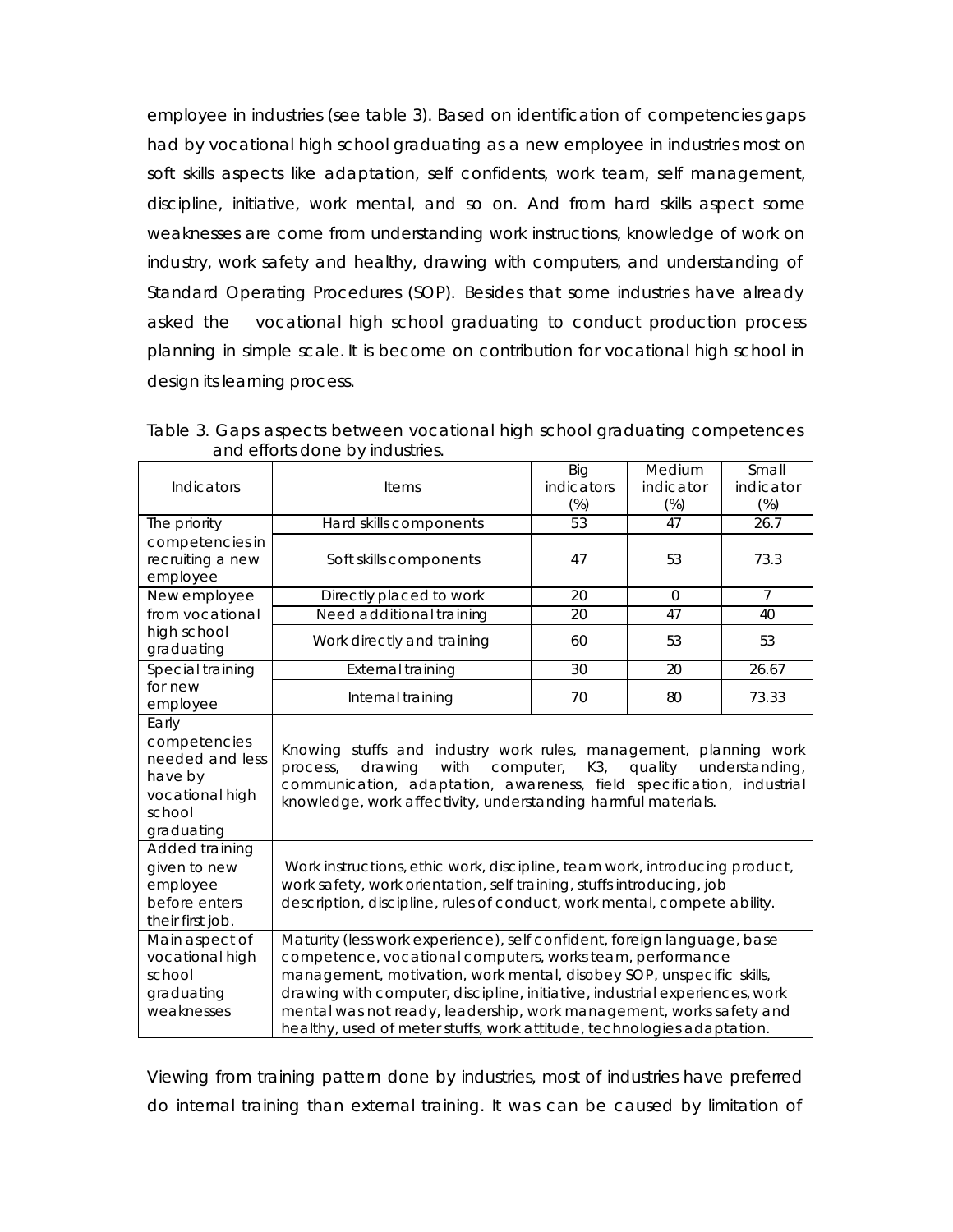resources besides complexity. In addition, it seemed that most of the vocational high school graduating can be directly works or work with training in co-work system with senior. This implies that basic skills in working aspect were enough. Because of that the training more aimed for invest soft skills aspects.

Findings from this study are contribution for vocational high school in focusing its graduating to be easier in adaptation with works world. Some aspects need more attention, they are adding needed in competencies of vocational high school graduating with work planning ability (simple), ability in work safety and healthy, ability in understanding harmful materials, understanding work quality and instruction. Soft skills aspect need to be highlight are ethic work, discipline, and team work, compete and work mental.

### **Conclusions**

- 1. Gaps competencies still exist between what are vocational high schools already given and real needs in industrial sector. The biggest gaps were on vocational high school graduating competencies if looked from big industries need followed by small industries, medium industries and entrepreneu r.
- 2. The Weaknesses and lacking of vocational high school as new employee in industry most caused by soft skills aspects than hard skills aspects. Because of that industry put soft skills aspects as main target in prepare vocational high school graduating to work in their first jobs.

### **Suggestions**

1. Knowing that still many competencies gaps between what are vocational high school already given to its graduating and real need of industry. The biggest gaps were on vocational high school graduating competencies if looked from big industries (at hard skills aspect) followed by small industry, medium industry, and entrepreneur. Consequently DPSMK need to formulate collaboration pattern between vocational high school and big industry with high -technology paradigm. The collaboration can be done by DPSMK facilitate SMK to presenting guest teacher from industry followed by volunteer of teachers/students to big industry.